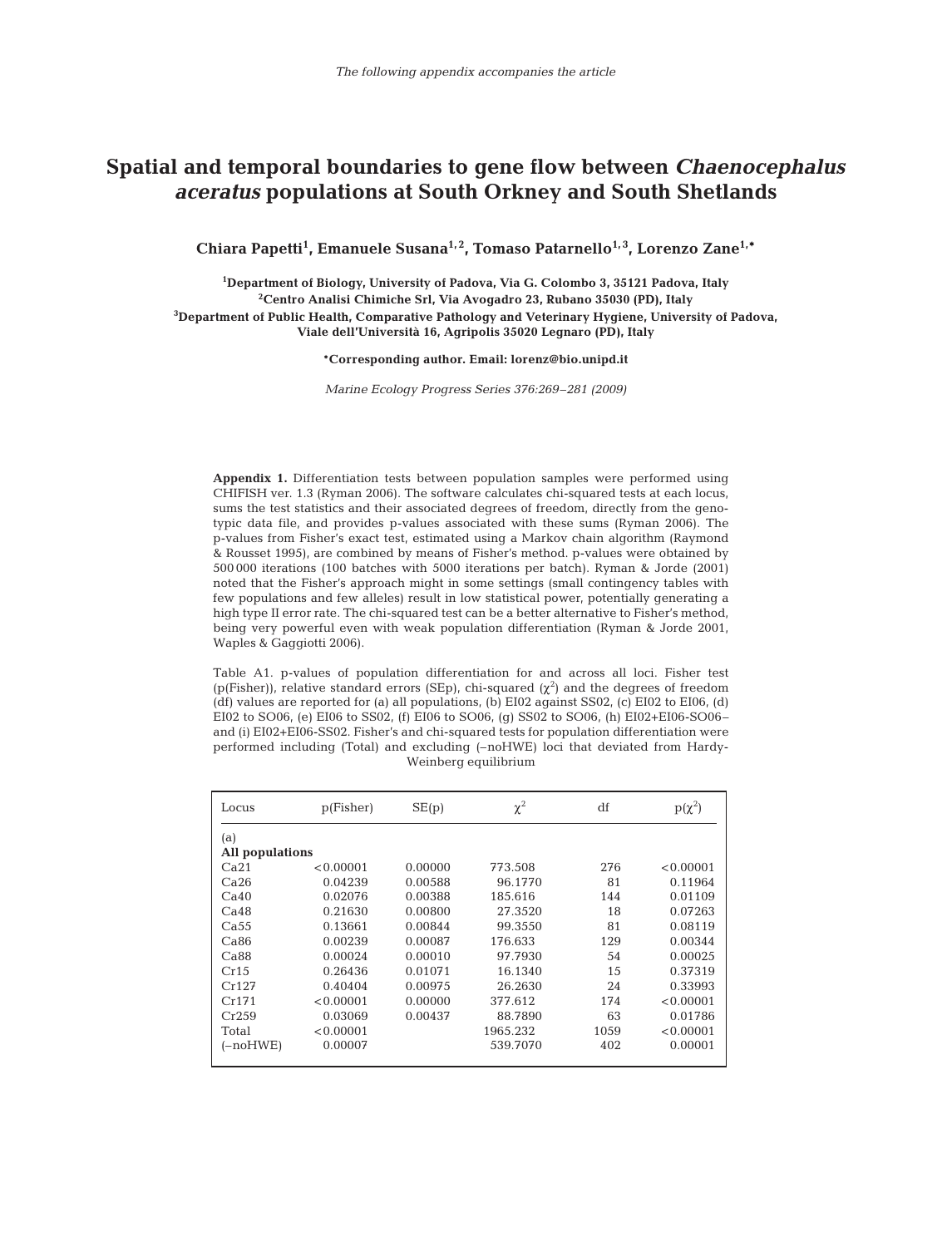| Locus               | p(Fisher)          | SE(p)              | $\chi^2$           | df       | $p(\chi^2)$        |
|---------------------|--------------------|--------------------|--------------------|----------|--------------------|
| (b)<br>EI02 to SS02 |                    |                    |                    |          |                    |
| Ca21                | 0.10999            | 0.00657            | 77.766             | 59       | 0.05131            |
| Ca26                | 0.08361            | 0.00507            | 33.013             | 26       | 0.16172            |
| Ca40                | 0.79944            | 0.00657            | 32.864             | 43       | 0.86854            |
| Ca48                | 0.33076            | 0.00393            | 6.4700             | 5        | 0.26313            |
| Ca55                | 0.12524            | 0.00485            | 32.871             | 26       | 0.16588            |
| Ca86                | 0.47545            | 0.01021            | 41.111             | 41       | 0.46574            |
| Ca88                | 0.61771            | 0.00586            | 15.136             | 15       | 0.44169            |
| Cr15                | 0.18210            | 0.00369            | 5.5680             | 4        | 0.23379            |
| Cr127               | 0.89407            | 0.00253            | 3.3240             | 8        | 0.91245            |
| Cr171               | 0.03470            | 0.00343            | 59.722             | 44       | 0.05717            |
| Cr259               | 0.40691            | 0.00733            | 20.795             | 20       | 0.40931            |
| Total               | 0.10040            |                    | 328.640            | 291      | 0.06363            |
| $(-noHWE)$          | 0.23417            |                    | 137.493            | 125      | 0.20974            |
| (c)<br>EI02 to EI06 |                    |                    |                    |          |                    |
| Ca21                | 0.39860            | 0.00578            | 5.90300            | 5        | 0.31581            |
| Ca26                | < 0.00001          | 0.00000            | 370.525            | 80       | < 0.00001          |
| Ca40                | 0.78370            | 0.00584            | 19.3850            | 25       | 0.77832            |
| Ca48                | 0.07068            | 0.00381            | 64.1070            | 45       | 0.03202            |
| Ca55                | 0.09413            | 0.00232            | 11.2740            | 5        | 0.04621            |
| Ca86                | 0.28723            | 0.00667            | 31.7690            | 26       | 0.20086            |
| Ca88                | 0.16170            | 0.00710            | 51.5170            | 41       | 0.12570            |
| Cr15                | 0.00500            | 0.00075            | 35.8710            | 16       | 0.00302            |
| Cr127               | 0.43018            | 0.00618            | 8.01300            | 8        | 0.43218            |
| Cr171               | < 0.00001          | 0.00000            | 136.633            | 43       | < 0.00001          |
| Cr259               | 0.54703            | 0.00759            | 19.5200            | 20       | 0.48826            |
| Total               | < 0.00001          |                    | 754.518            | 314      | < 0.00001          |
| $(-noHWE)$          | 0.01968            |                    | 163.731            | 126      | 0.01339            |
| (d)<br>EI02 to SO06 |                    |                    |                    |          |                    |
| Ca21                | 0.72826            | 0.00376            | 2.05700            | 4        | 0.72523            |
| Ca26                | < 0.00001          | 0.00000            | 341.439            | 77       | < 0.00001          |
| Ca40                | 0.03456            | 0.00300            | 39.4050            | 25       | 0.03354            |
| Ca48                | 0.00506            | 0.00091            | 74.8240            | 46       | 0.00459            |
| Ca <sub>55</sub>    | 0.20495            | 0.00293            | 5.14900            | 4        | 0.27230            |
| Ca86                | 0.82304            | 0.00484            | 20.2210            | 25       | 0.73514            |
| Ca88                | 0.00406            | 0.00071            | 68.7970            | 43       | 0.00749            |
| Cr15                | 0.00229            | 0.00041            | 39.4300            | 16       | 0.00094            |
| Cr127               | 0.14401            | 0.00402            | 12.3020            | 8        | 0.13823            |
| Cr171               | < 0.00001          | 0.00000            | 148.182            | 53       | < 0.00001          |
| Cr259               | 0.00426            | 0.00115            | 45.6080            | 21       | 0.00144            |
| Total               | < 0.00001          |                    | 797.415            | 322      | < 0.00001          |
| $(-noHWE)$          | 0.00050            |                    | 187.361            | 125      | 0.00026            |
| (e)                 |                    |                    |                    |          |                    |
| EI06 to SS02        |                    |                    |                    |          |                    |
| Ca21                | 0.01197            | 0.00066            | 7.12200            | 2        | 0.02841            |
| Ca26                | < 0.00001          | 0.00000            | 149.132            | 61       | < 0.00001          |
| Ca40                | 0.33343            | 0.00645            | 22.5390            | 21       | 0.36906            |
| Ca48                | 0.43606            | 0.00758            | 37.5370            | 36       | 0.39857            |
| Ca55                | 0.78988            | 0.00193            | 3.34800            | 5        | 0.64658            |
| Ca86                | 0.02168<br>0.00873 | 0.00162<br>0.00101 | 35.9760            | 25       | 0.07196            |
| Ca88<br>Cr15        |                    |                    | 41.6850<br>31.2530 | 25<br>15 | 0.01942            |
| Cr127               | 0.00335<br>0.27201 | 0.00047<br>0.00472 | 8.53500            | 7        | 0.00812<br>0.28777 |
| Cr171               | < 0.00001          | 0.00000            | 76.8720            | 38       | 0.00019            |
| Cr259               | 0.62015            | 0.00589            | 16.9300            | 19       | 0.59462            |
| Total               | < 0.00001          |                    | 430.929            | 254      | < 0.00001          |
| $(-noHWE)$          | 0.00007            |                    | 150.458            | 100      | 0.00083            |
|                     |                    |                    |                    |          |                    |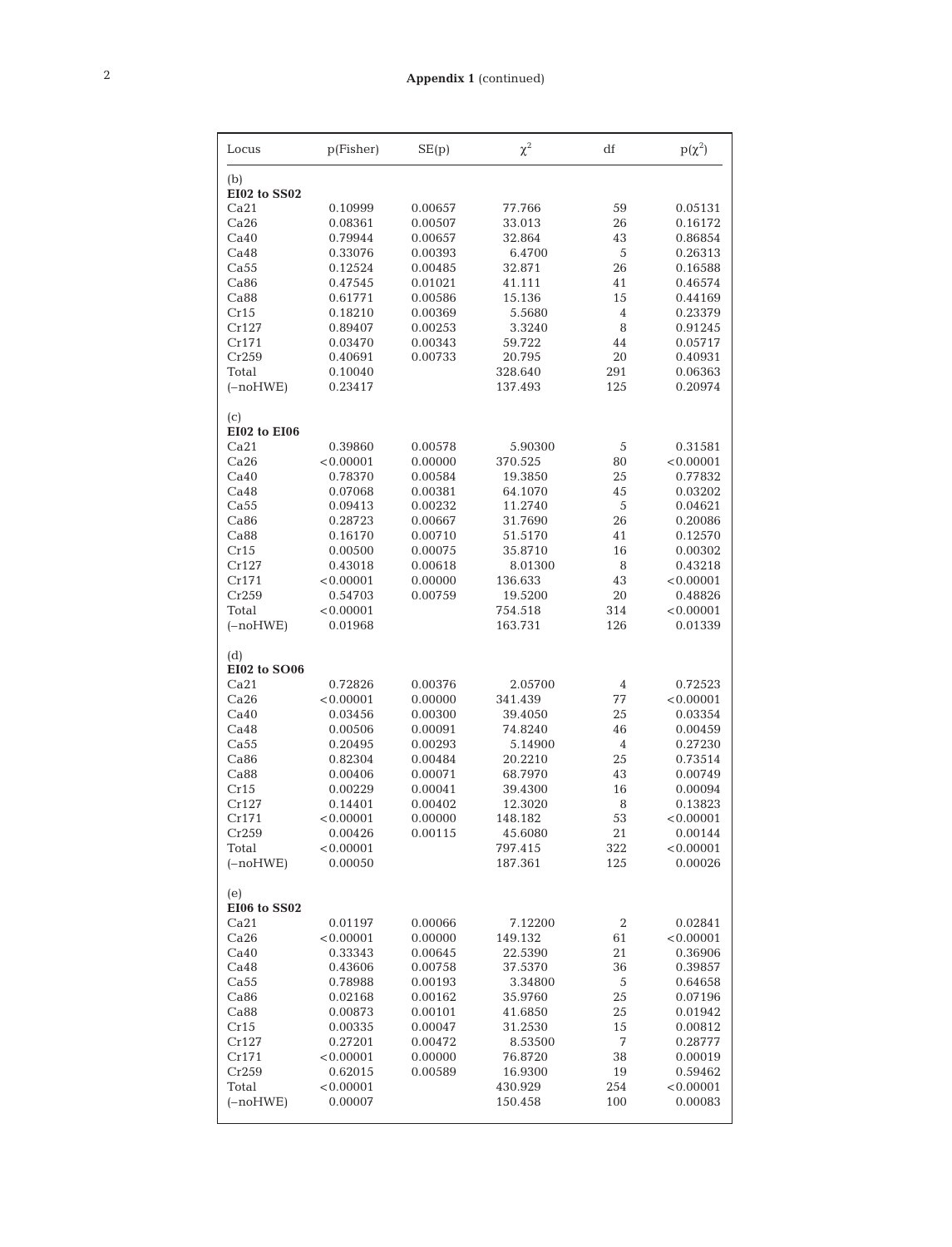| Locus                  | p(Fisher)            | SE(p)              | $\chi^2$          | df             | $p(\chi^2)$        |  |
|------------------------|----------------------|--------------------|-------------------|----------------|--------------------|--|
| (f)<br>EI06 to SO06    |                      |                    |                   |                |                    |  |
| Ca21                   | 0.13349              | 0.00228            | 3.29400           | $\overline{2}$ | 0.19263            |  |
| Ca26                   | 0.00074              | 0.00026            | 74.2240           | 53             | 0.02874            |  |
| Ca40                   | 0.09837              | 0.00370            | 24.7260           | 19             | 0.16976            |  |
| Ca48                   | 0.01091              | 0.00106            | 58.9560           | 40             | 0.02701            |  |
| Ca <sub>55</sub>       | 0.73757              | 0.00205            | 3.51800           | 5              | 0.62066            |  |
| Ca86                   | 0.02406              | 0.00170            | 35.8120           | 23             | 0.04311            |  |
| Ca88                   | 0.00196              | 0.00031            | 42.5340           | 24             | 0.01124            |  |
| Cr15                   | 0.34117              | 0.00628            | 18.4140           | 17             | 0.36315            |  |
| Cr127                  | 0.09268              | 0.00278            | 11.9170           | 7              | 0.10333            |  |
| Cr171                  | 0.00028              | 0.00016            | 78.8260           | 51             | 0.00746            |  |
| Cr259                  | 0.00611              | 0.00068            | 33.7580           | 20             | 0.02781            |  |
| Total                  | < 0.00001            |                    | 385.980           | 261            | < 0.00001          |  |
| $(-noHWE)$             | 0.00131              |                    | 140.215           | 97             | 0.00272            |  |
| (g)<br>SS02 to SO06    |                      |                    |                   |                |                    |  |
| Ca21                   | 0.31714              | 0.00187            | 1.17900           | $\mathbf{1}$   | 0.27758            |  |
| Ca26                   | < 0.00001            | 0.00000            | 138.425           | 55             | < 0.00001          |  |
| Ca40                   | 0.00054              | 0.00022            | 39.9830           | 21             | 0.00747            |  |
| Ca48                   | 0.14905              | 0.00532            | 44.3310           | 37             | 0.18997            |  |
| Ca55                   | 0.90860              | 0.00128            | 2.55600           | 5              | 0.76804            |  |
| Ca86                   | 0.35067              | 0.00598            | 24.0680           | 22             | 0.34370            |  |
| Ca88                   | 0.05656              | 0.00271            | 35.9080           | 26             | 0.09337            |  |
| Cr15                   | 0.00765              | 0.00068            | 30.1760           | 16             | 0.01711            |  |
| Cr127                  | 0.51895              | 0.00399            | 5.46200           | 6              | 0.48607            |  |
| Cr171                  | < 0.00001            | 0.00000            | 81.0060           | 46             | 0.00110            |  |
| Cr259                  | 0.03119              | 0.00173            | 28.4260           | 19             | 0.07557            |  |
| Total                  | < 0.00001            |                    | 431.518           | 254            | < 0.00001          |  |
| $(-noHWE)$             | 0.00106              |                    | 139.331           | 97             | 0.00316            |  |
| (h)<br>EI02+EI06-SO06  |                      |                    |                   |                |                    |  |
| Ca21                   | 0.06047              | 0.00127            | 10.098            | 5              | 0.07251            |  |
| Ca26                   | 0.21570              | 0.00735            | 53.884            | 46             | 0.19826            |  |
| Ca40                   | < 0.00001            | 0.00000            | 64.855            | 33             | 0.00077            |  |
| Ca48                   | 0.00012              | 0.00009            | 42.804            | 19             | 0.00138            |  |
| Ca55                   | 0.00368              | 0.00048            | 36.098            | 18             | 0.00685            |  |
| Ca86                   | 0.00001              | 0.00001            | 86.363            | 48             | 0.00057            |  |
| Ca88                   | 0.66927              | 0.00160            | 1.2410            | 2              | 0.53773            |  |
| Cr15                   | 0.36421              | 0.00112            | 1.0900            | $\mathbf{1}$   | 0.29636            |  |
| Cr127                  | 1.00000              | 0.00000            | 0.2100            | 4              | 0.99484            |  |
| Cr171                  | 0.00658              | 0.00074            | 41.665            | 24             | 0.01406            |  |
| Cr259                  | < 0.00001            | 0.00000            | 59.937            | 19             | < 0.00001          |  |
| Total                  | < 0.00001            |                    | 398.246           | 219            | < 0.00001          |  |
| $(-noHWE)$             | < 0.00001            |                    | 229.457           | 82             | < 0.00001          |  |
| (i)                    |                      |                    |                   |                |                    |  |
| EI02+EI06-SS02<br>Ca21 |                      |                    |                   |                |                    |  |
| Ca26                   | 0.14625<br>< 0.00001 | 0.00558            | 13.182            | 10             | 0.21368            |  |
| Ca40                   |                      | 0.00000            | 528.569           | 168<br>54      | < 0.00001          |  |
|                        | 0.30591              | 0.01239            | 56.649            | 90             | 0.37645            |  |
| Ca48<br>Ca55           | 0.28172<br>0.18510   | 0.01301<br>0.00571 | 104.323<br>20.252 | 12             | 0.14349<br>0.06247 |  |
| Ca86                   | 0.06375              | 0.00479            | 72.041            | 54             | 0.05093            |  |
| Ca88                   | 0.12781              | 0.00830            | 99.818            | 82             | 0.08805            |  |
| Cr15                   | 0.01345              | 0.00154            | 52.507            | 32             | 0.01260            |  |
| Cr127                  | 0.68351              | 0.00681            | 12.575            | 16             | 0.70356            |  |
| Cr171                  | < 0.00001            | 0.00000            | 212.770           | 94             | < 0.00001          |  |
| Cr259                  | 0.53224              | 0.00987            | 40.269            | 40             | 0.45835            |  |
| Total                  | < 0.00001            |                    | 1212.954          | 652            | < 0.00001          |  |
| $(-noHW)$              | 0.11041              |                    | 153.299           | 130            | 0.07961            |  |
|                        |                      |                    |                   |                |                    |  |